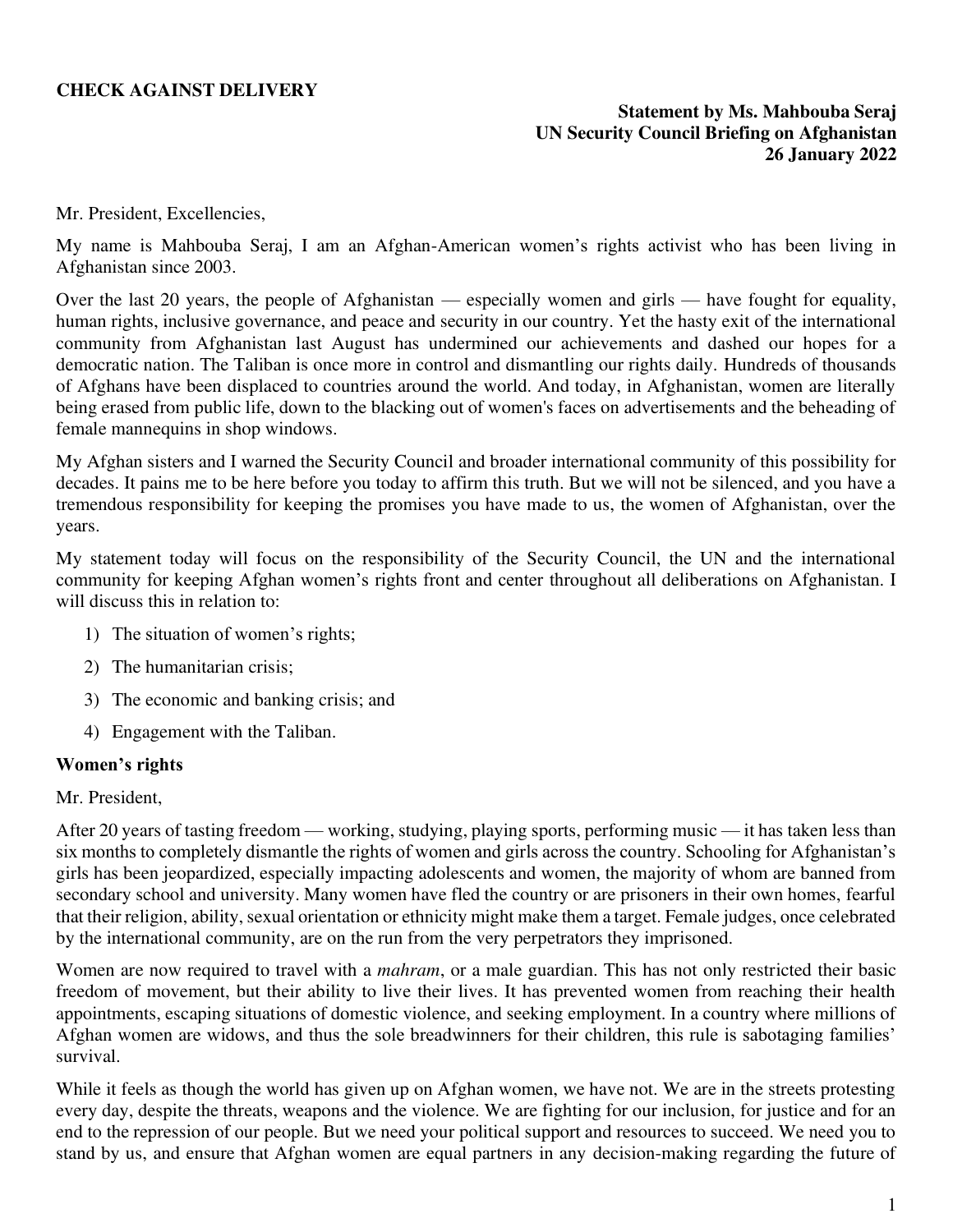Afghanistan. This includes calling for the Taliban to rescind the *mahram* policy and uphold women's freedom of movement and to ensure we can exercise our right to education, work and health. This includes questioning the Taliban directly about the whereabouts of women human rights defenders like Tamana Zaryab Paryani and Parwana Ebrahim Khel when you hear that they have been taken from their homes for protesting against repressive policies, such as the hijab directive. This means not giving up on asking about the disappearance of Alia Azizi. You cannot be silent about them if you claim to support us in this Council.

# **Humanitarian situation**

# Mr. President,

We are in the midst of a catastrophic humanitarian crisis. Since the Taliban's takeover, hunger and poverty in Afghanistan have skyrocketed. More than half the population, the highest figure ever seen in Afghanistan, needs urgent food assistance at this very moment. Some families have resorted to selling their children for income. Others are marrying off girls as young as nine so that their dowries might pay for food and urgent healthcare. The Taliban's restrictions on women aid workers' ability to fully carry out their duties<sup>1</sup> and their systematic dismantling of the country's systems to prevent and respond to gender-based violence are endangering women's access to services. Our hospitals lack equipment, medication, including much-needed tests for COVID-19, but also supplies for women's reproductive health. This threatens to increase the already high maternal mortality rate in the country.

As the humanitarian situation has rapidly deteriorated over the last five months, the people of my country have asked what they have done to deserve this. And no one has any answers for them.

It is the responsibility of the Security Council, the international community and the UN to do everything in your power to urgently provide life-saving assistance at the scale needed to avert further suffering. Aid must reach all Afghans, including women, minorities and other marginalized groups. To ensure this, all humanitarian workers, including women, must be able to carry out their work freely, safely and without fear of reprisal. Further, the international community should continue to ensure that humanitarian assistance goes directly to principled humanitarian organizations and local organizations operating on the ground, and is not routed through the Taliban. Women's organizations in Afghanistan must be regularly consulted on the design and implementation of humanitarian operations.

### **Economy**

### Mr. President,

While humanitarian assistance is critical to managing short-term needs, the collapsing banking system and economy must also be addressed. Presently, ordinary Afghans who need to withdraw money must wait for hours before collecting what small amount has been permitted that day. The prices of food staples like wheat, oil, rice and sugar continue to rise. Afghans have lost half a million jobs since August, which disproportionately impacts women. Furthermore, the unprecedented brain drain, prompted by the Taliban's takeover in August, has left the country without enough qualified people to get the job done.

Even if the banking system restarts and supply chain demands are addressed, women's engagement in the workforce will be critical to the success of Afghanistan's economy. Women's participation in the labor force has steadily increased since 2009. We were taxpayers, breadwinners and innovators — all critical for the country's economic prosperity. In fact, restricting women's right to work could cost the Afghan economy up to \$1 billion of its GDP. And although the Taliban doesn't fully support our right to work outside the home, the majority of Afghans do. The Security Council, UN and international community must ensure women's right to work in Afghanistan, dedicate funds to supporting and monitoring women and girls' access to education and economic rights, and engage women as partners in developing solutions to the current economic crisis.

<sup>&</sup>lt;sup>1</sup> This includes banning them from working all together, limiting the kind of work they do, and requiring a mahram.